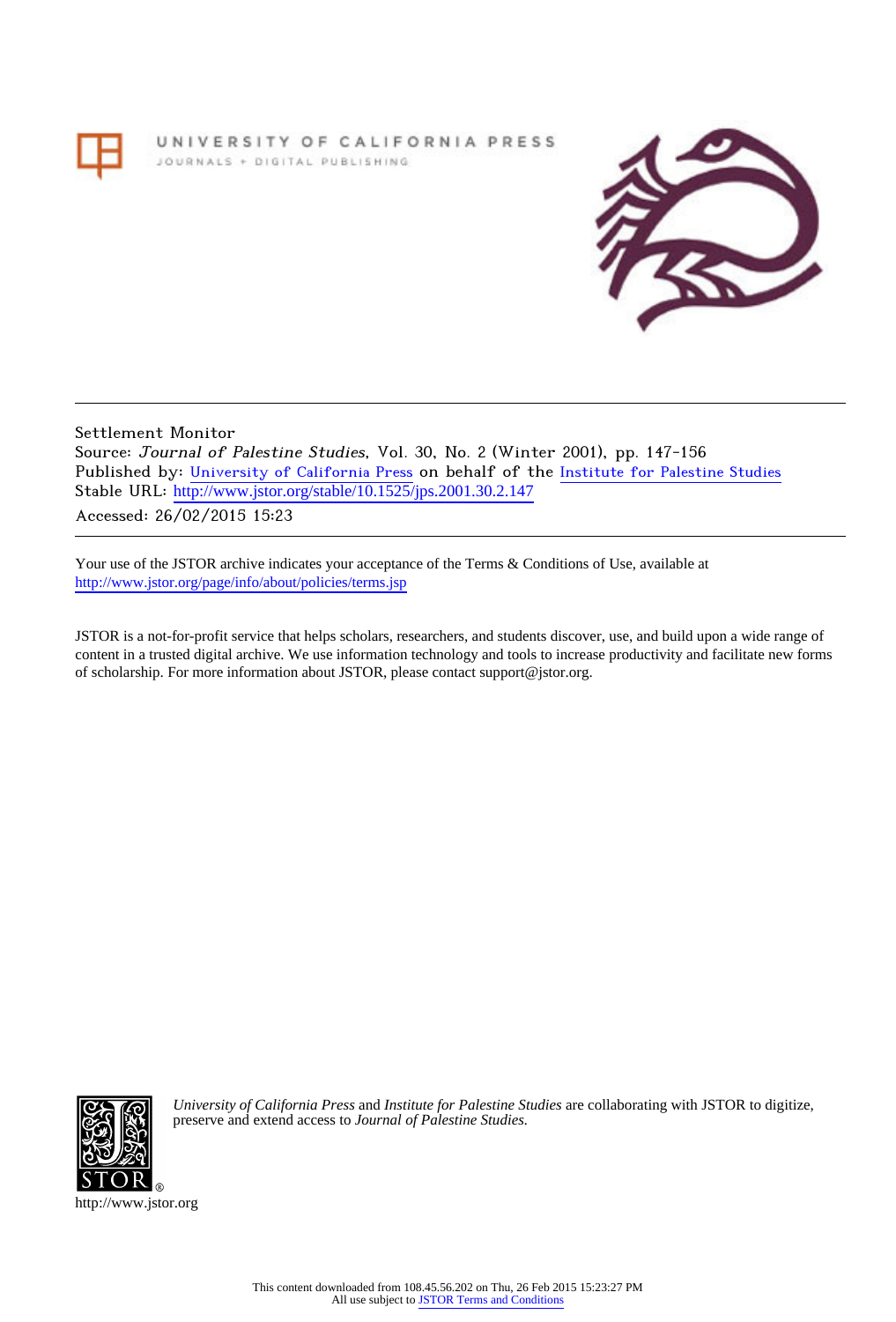## **SETTLEMENT MONITOR**

## EDITED BY GEOFFREY ARONSON

*This section covers items—reprinted articles, statistics, and maps—pertaining to Israeli settlement activities in the Gaza Strip and the West Bank, including East Jerusalem, and the Golan Heights. Unless otherwise stated, the items in this section have been written by Geoffrey Aronson directly for this section or drawn from material written by him for* Report on Israeli Settlement in the Occupied Territories *(hereinafter* Settlement Report*), a Washington based bimonthly newsletter published by the Foundation for Middle East Peace.* JPS *is grateful to the Foundation for permission to draw on its material. Major documents relating to settlements appear in the Documents and Source Material section.*

## **PALESTINIAN REVOLT CENTERS ON** redeployment according to the Oslo format **SETTLEMENTS** means disengagement.

*From* Settlement Report, *November–*

lence that consumed Israel and the occupied many settlements—where more than 360,000<br>territories, a group of analysts specializing in territis now live—proved to be vulnerable territories, a group of analysts specializing in Israelis now live—proved to be vulnerable Israeli and Palestinian affairs highlighted the and exposed in times of conflict. Vehicular<br>vulnerability of Israel's settlement areas in the travel to and from Netzarim for example vulnerability of Israel's settlement areas in travel to and from Netzarim, for example,<br>the West Bank and Gaza Strip and wondered was impossible for two weeks. The exacts the West Bank and Gaza Strip and wondered<br>aloud why Palestinians had not yet marched<br>en masse on one of the 200 or so outposts<br>that Israel has established in the course of its<br>the first time since 1967 that Israel has<br>that that Israel has established in the course of its been forced, at point of arms, to evacuate a thirty-three-year occupation. ty-three-year occupation. civilian settlement outpost.<br>The widespread confrontations that began a rhird grave doubts have

The widespread confrontations that began Third, grave doubts have been created<br>on 29 September did not follow precisely about Israel's ability to maintain at acceptthis script, but they did relentlessly expose able cost defensible transport and communi-<br>the shortcomings of four related assumptions cation routes both between some settlements at the heart of Israel's Oslo strategy. and from settlements to Israel.

tion that an Israeli redeployment out of positions at strategic crossroads to protect populated Palestinian areas would reduce these settlements itself created flash points, the potential for violent clashes. The scale of most particularly at Netzarim and the Ayosh Palestinian casualties, confrontation at scores Junction north of Ramallah, where the most of points, Israel's deployment and use of he- violent and sustained confrontations oclicopter gunships not only for evacuating set- curred. These four elements of the current tlers but for offensive military operations crisis will no doubt have a profound effect (particularly at the Netzarim Junction in Gaza on policies and actions of both Israel and the and at Joseph's Tomb in Nablus but also in Palestinians on the issues of roads, settlemajor Palestinian towns), and the deploy- ments, and security. ment and use of tanks on the borders of Pal- In recent months, and especially since the estinian-controlled territory (area A) weigh Nakba events in May 2000, when settlements heavily against the long-prevailing view that were targeted by Palestinian demonstrators,

Second, even in a situation where Israel *Prom* setuement Report, *November*<br>*December 2000.* lem, in more than 60 percent of the West<br>A few days before the September vio-<br>lence that consumed Israel and the occupied<br>many cettlements, where more than  $\frac{260}{100}$ 

> about Israel's ability to maintain at acceptcation routes both between some settlements

First, the unrest repudiated the assump- Fourth, the placement of fortified military

*Journal of Palestine Studies* XXX, no. 2 (Winter 2001), pp. 147-156.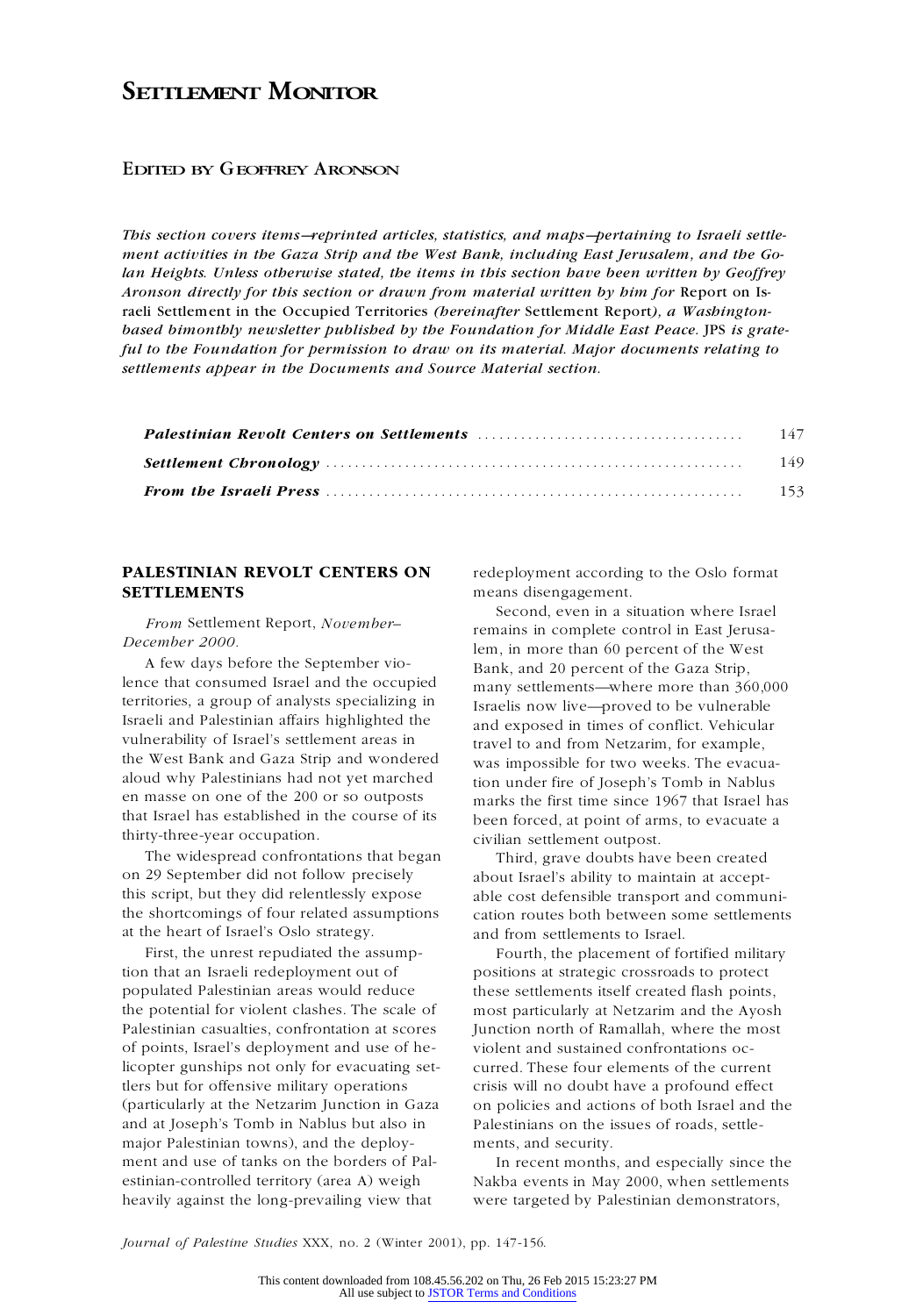settlements have been fortified as never trated houses. Hundreds of Palestinians atbefore. Arsenals have been created and ex- tempting to breach the perimeter of a panded in each settlement, security perime- military outpost guarding the settlement of ters have been strengthened and Sanur near Jinin were repelled. A large-scale modernized, and settlers have been given in- confrontation occurred one kilometer from creased responsibility for defending their set- the settlement of Bracha, south of Nablus. tlements. Israeli military officers have been Four Palestinians were killed, including the emphatic in their assurances to settlers that son of the governor of Nablus. Israeli troops they would not suffer the same fate as battled stone throwers outside the settlement Israel's proxy South Lebanon Army and Is- of Elisha near Jericho, killing three. Shots raeli Defense Forces (IDF) installations in were fired at the southern Jerusalem settlesouthern Lebanon. ment of Gilo and shots were recorded at

In a meeting in early July with settlement Kiryat Arba as well as at Dugit, Neve<br>
leaders, IDF chief of staff Shaul Mofaz in-<br>
Sixted "All the statements that the army will Unlike the first intifada, which progressed sisted, "All the statements that the army will leave or abandon the settlers are out of in incremental stages both in intensity and place I want you to leave this room with the breadth, this latest revolt descended upon place. I want you to leave this room with the breadth, this latest revolt descended upon<br>feeling that we are committed to your secur-<br>settlements in a bolt of full fury. West Bank feeling that we are committed to your secur-<br>ity and that no one intends to abandon you settlers, who adjusted to the power of the inity and that no one intends to abandon you. Settlers, who adjusted to the power of the in-<br>The soldiers of the IDE are ready to be killed if ada over time, for example by installing The soldiers of the IDF are ready to be killed tifada over time, for example by installing for the sake of your security During the shatterproof glass in vehicles, were initially shatterproof glass in vehicles, were initially for the sake of your security. . . . During the events of Nakba Day we put an attack heli-<br>conter into the sir: That is offensive and it tactics of recent violence. copter into the air: That is offensive, and it was a deterrent. We intended to open fire "I was stoned yesterday," explained one that would endanger lives. I would recom- veteran settler at the outset of the violence, mend very strongly that no inferences be "but not as forcefully as during the intifada. made from the events in Lebanon regarding The danger today is that you might get shot." the events that might take place in the [West In Gaza, the situation was somewhat dif-Bank and Gaza Stripl. . . . In YESHA, the ferent. There, the level of violence and tenarmy's supreme mission is to safeguard the sion had been increasing for many months Israeli population." Later that month, Mofaz (see Settlement Chronology in this issue). authorized both settlers and IDF officers to Palestinian positions near the complex of Istake "all necessary measures" to prevent Pal- raeli outposts at Netzarim were reinforced estinian demonstrators from penetrating pe- with sandbags, battle trenches, and weapons. rimeter fences around settlements. Opposite IDF positions at Netzarim, the junc-

most intense, Israel's deputy chief of staff, command post at the settlement of Nisanit<br>Mai Gen Moshe Va'alon, noted: "Despite the new high-rise residential construction had Maj. Gen. Moshe Ya'alon, noted: "Despite the mew high-rise residential construction had limitations, in most of the settlements life moved ahead, with  $Ha'Aretz$  reporting on 12 goes on nearly without discussion. Most of luly, goes on nearly without disruption. Most of July, "If the crunch comes, these multistory<br>the schools opened as usual, and security buildings overlooking the Israeli outposts the schools opened as usual, and security<br>the schools opened as usual, and security the schools overlooking the Israeli outposts<br>from above will be turned into frontline outwas provided to whoever needed [to travel from above will be turned into frontline out-<br>
posts." That in fact is what happened, when posts." That in fact is what happened, when outside the settlements]." But for the settlers, posts." That in fact is what happened, when these assumpts at the settlers of the settlers of the settlers of the settlers of the these assurances rang hollow. For many days<br>they were virtual prisoners in their community extraction in the buildings, which as a result they were virtual prisoners in their commu-<br>nities, if not in their very homes. Mail and were destroyed by Israeli fire.<br>nublic transport were disrupted and travel in The Netzarim Junction takes its name public transport were disrupted, and travel in armed convoys was "advised" by the IDF. In from a small settlement to its west that has<br>Netzarim for example visitors had to be grown by more than 100 percent, to about Netzarim, for example, visitors had to be grown by more than 100 percent, to about evacuated by military helicopters. In the 400 people, since the Oslo process began. In West Bank settlement of Psagot, where set-<br>
rearly summer, a new neighborhood of pri-<br>
rearly vate homes was dedicated in the settlement the ders can see into the homes of the nearby vate homes was dedicated in the settlement<br>
Palestinian residents of al-Bireh, people were in the presence of Housing Minister Yitzhak Palestinian residents of al-Bireh, people were advised not even to venture out of doors Levy. due to heavy exchanges of gunfire. One re- The crossroads is defended by a fortified port noted that "residents cowered inside IDF outpost, which not only acts as a fortheir homes as gunfire was heard outside." ward defense for the settlement but, more At the settlement in Hebron, bullets pene- significantly, controls the major north–south

On 2 October, when clashes were at their tion at the Katif Bloc, and at the brigade st intense Israel's deputy chief of staff command post at the settlement of Nisanit,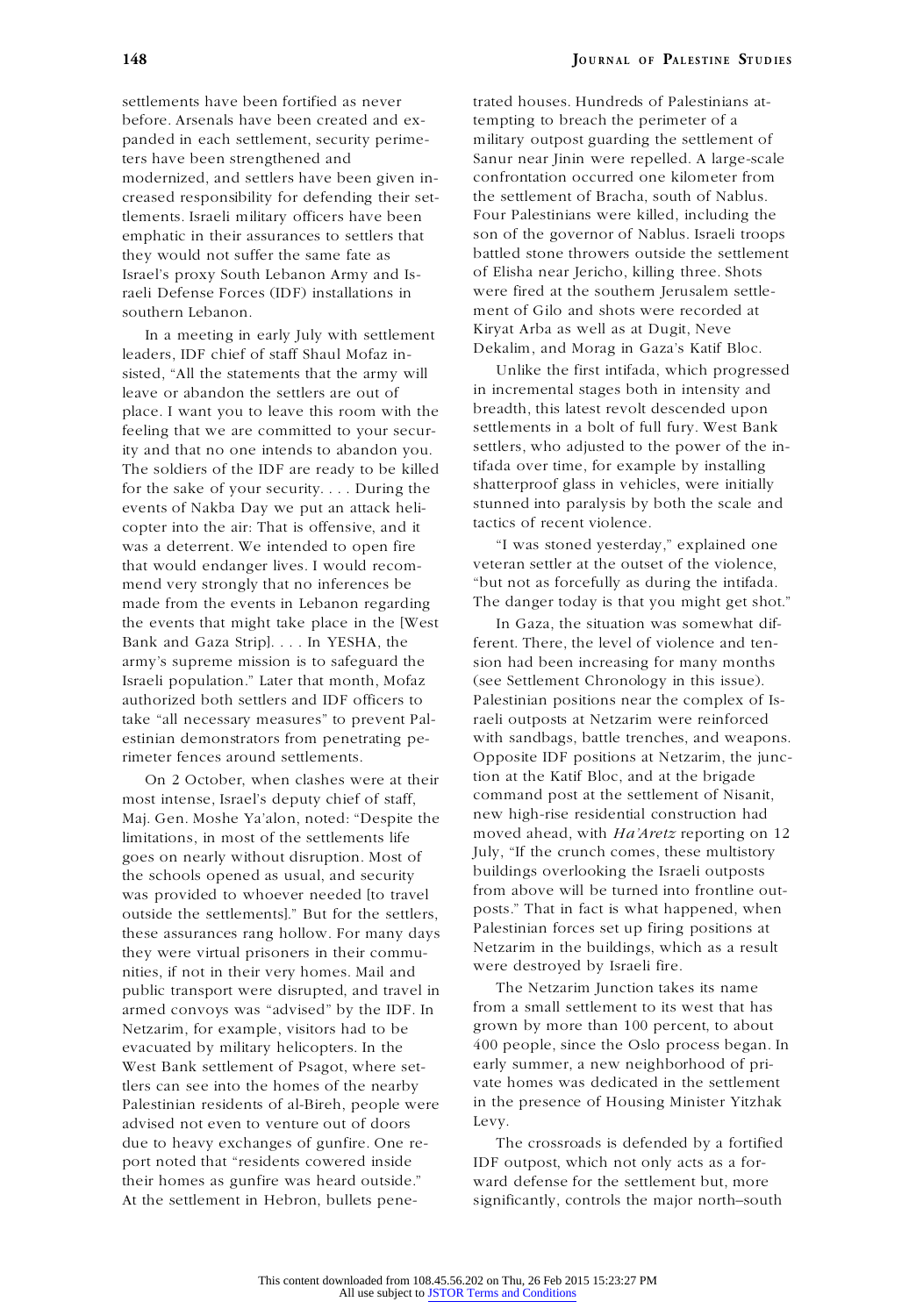## **EXAMPLE <b>EXAMPLE <b>M EXAMPLE <b>EXAMPLE 2 EXAMPLE 2 EXAMPLE 2 EXAMPLE 2 EXAMPLE 2 EXAMPLE 2 EXAMPLE 2 EXAMPLE 2 EXAMPLE 2 EXAMPLE 2 EXAMPLE 2 EXAMPLE 2 EXAMPLE 2 EXAMPLE 2 EXAMPLE 2 EXAMPLE 2**

Egyptian border to the south. The accepted and withdrew "temporarily" from the site. rationale for the presence of the IDF is to Beginning in the second week of viodefend the settlers nearby. One Israeli com- lence, settlers began operations outside set mentator, however, noted that if the settle-<br>tlements—clearing blocked roadways, ment did not exist, it would have to be blockading others used by Palestinians, and

fences were erected around the settlements and in scale, a consequence of settlers' willin the northern part of the Gaza Strip, fol- ingness to defer to the IDF. Independent setlowing the model in the south. Military posi-<br>tler/militia actions, however, remain a tions were established in most settlements. potential threat, as Barak himself Protective systems in the outposts were im- acknowledged. proved, and patrol roads were paved. The An undetermined number of Palestinians outpost at the Netzarim Junction was forti- have been killed by settlers. Two settlers in fied with a new roof to prevent damage from the West Bank have been killed by Palestiniadvanced observation system was set up. to confront the unsettling fact that the IDF

sequently, the junction has been the scene of the vital transport lifelines linking them to the most sustained level of confrontation. each other and to Israel. The Barak govern- Two days before Ariel Sharon's controversial ment refused to risk widening the "war" be visit to the Haram al-Sharif, a roadside bomb ing fought against the Palestinians in order to near the outpost killed an IDF soldier. Israeli keep the routes open—a lesson that will not officers were already describing the situation be lost on either side when final status talks in Gaza as "Lebanonization." Soldiers who resume. Indeed, the recent unrest has were deployed in Gaza after their withdrawal demonstrated the shortcomings of the intrifrom Lebanon were also struck by the cate and extensive security protocols in the similarities. Oslo II accords, which were meant not only

of Ramallah's multistory City Hotel and a with Israel but also to enable the IDF to number of Palestinian Authority (PA) minis- maintain strategic military superiority over tries, is another flash point, in the current vi- the entire region. olence as well as during the May events. The head of the Etzion Bloc Regional Throughout October, Palestinians launched Council south of Jerusalem decried the gov waves of assaults against small units of well- ernment's instructions to stay off roads after fortified Israeli troops, which, at one stage, 6 p.m. "The closing of the Tunnel Road—the occupied the City Hotel. Palestinians suc- connection between the Etzion Bloc and Jeceeded in closing the junction to Israeli traf- rusalem—and the other road closings are a fic, forcing residents of the Beit El settlement scandal of the first order. The government to drive through a nearby army camp in or- must wake up and order the army to station der to reach Jerusalem. tanks facing and threatening Bayt Jala. Guns

keeping both its troops and settlers out of down? This brings us back fifty-two years!" harm's way, and it has largely prevented the most intense violence from reaching the set- **SETTLEMENT CHRONOLOGY** tlements themselves. Palestinians, too, with *From Settlement Report, September–*<br> *From Settlement Report, September–*<br> *Cotober and November–December 2000.* their attention less on the settlements than on the military outposts meant to defend *20 June* them. At Joseph's Tomb on the southern out- A bomb is detonated on the Qarni– skirts of Nablus, the few seminary students Netzarim road in Gaza as a convoy of Israeli thankless defense against persistent Palestin- injured.

travel axis for the entire Gaza Strip, effec- ian attack before Prime Minister Ehud Barak tively dividing Gaza City from Rafah and the heeded the recommendations of his generals

invented so as to justify Israeli military con- in some instances mounting reprisals against trol over this critical thoroughfare. Palestinians and their property. These actions In recent months, electrical warning were comparatively limited, both in scope

incendiary bombs. At the settlement itself, an ans. Yet the vast majority of settlers have had During the Nakba events in May and sub- has been unable to guarantee the safety of The Ayosh Junction, in area C just north to ensure settlers of a seamless connection

The IDF succeeded for the most part in should cause a major Israeli artery to close

were evacuated at the beginning of hostili-<br>vehicles, escorted by military personnel, travties. But a unit of Druze soldiers mounted a els toward Netzarim settlement. One settler is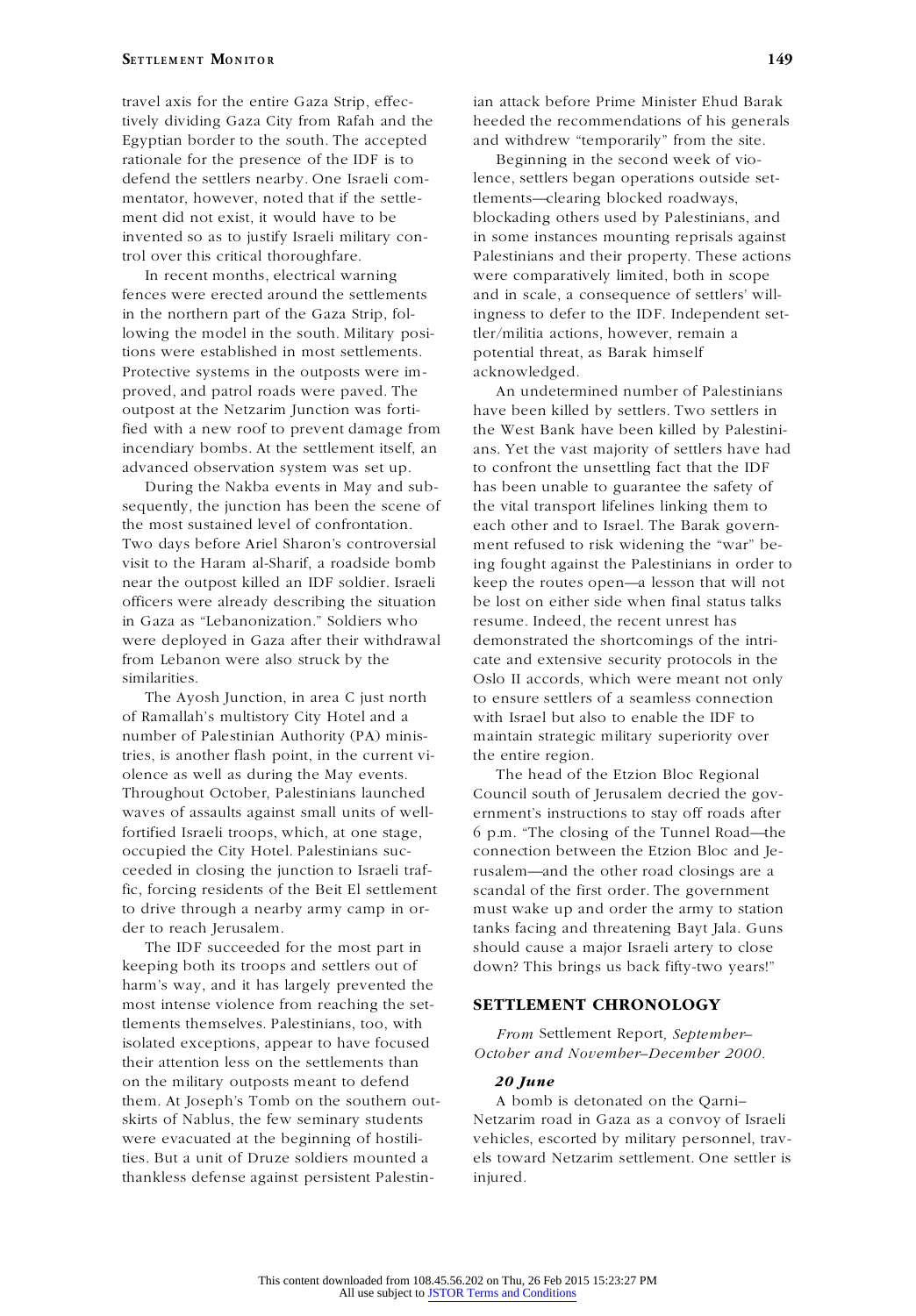Bank and Gaza deploying first-response Daniel, and Revava. units in larger settlements and planning to distribute rubber bullets and tear-gas gre-<br>distribute rubber bullets and tear-gas gre-<br>nades to every settlement. Officers are exam-<br>will sign will win a decisive majority not ining the possibility that unarmed

The date for Israel's third redeployment MK Rechavam Ze'evi tells IsraelWire that from occupied territory, most recently out-<br>
PA forces are using mock settlements establined in the Sharm al-Shaykh (Wye II) ac- lished by the PA in exercises to practice cords of September 1999, passes without any overrunning settlements. redeployment. In the Oslo II accords, Israel *Yedi'ot Aharonot* reports that a building pied territories except for specified military tlements—207 in Qatzrin and 10 to 20 units locations, settlements, and Jerusalem. **in** nine other settlements.

*Qol Ha'Ir* reports that a Palestinian police *3 July* station has opened in Azariyya, extending a permanent Palestinian police presence be-<br>
yond neighboring Abu Dis. Israel, despite as-<br>
say the mand Defense Committee, Barak asserts, yond neighboring Abu Dis. Israel, despite as-<br>surances to the contrary, has postponed the the Palestinians that any surances to the contrary, has postponed the unilateral actions will be met with Israel's formal transfer of both neighborhoods to

Israeli planning officials have refused to in-<br>
crease the density of construction in the Pal-<br>
estinian neighborhood of Kufr Aqab in East<br>
Jerusalem. The area, comparable in size to<br>
the Pisgat Ze'ev settlement, has only units are planned. *5 July*

estinian Authority (PA) forces when the awarded for more than 1,500 units at the site<br>Palestinians attempt to stop an Israeli convoy in southeast Jerusalem. Netzarim Junction in Gaza. At nearby Kefar *7 July* Darom, Palestinians throw stones at an Israeli *Yerushalim* reports that the PA is stepmotorist. At the Katif Junction another Israeli ping up its purchase of properties in Jerusamotorist is attacked with concrete blocks. No lem's Old City and surrounding injuries are reported. neighborhoods. A recent purchase in the

## *27 June*

IsraelWire reports that the IDF is de- *9 July* ploying troops and preparing for confronta- According to *Ha'Aretz*, Chief Rabbis tions with Palestinians throughout the Eliyahu Bakshi-Doron and Yisrael Meir Lau affirms that tanks and helicopters will be over the Cave of the Patriarchs in Hebron,

tlers, for the first time in recent memory, are cess to the holy sites. The rabbis oppose re constructing buildings and building roads on linquishing Israeli control of the Temple lands that they recognize as private Palestin- Mount but did not rule out the possibility of ian property, leading in some cases to a trilateral governing body consisting of clashes between settlers and Palestinians. Ac- Jews, Muslims, and Christians.

**21 June** tions of this kind have occurred near the set-*Ha'Aretz* reports the IDF in the West tlements of Brakha, Elkana, Itamar, Neve

Palestinians will march en masse on the set-<br>
lements, as was done in the waning days of<br>
Israel's occupation of southern Lebanon.<br>
Israel's occupation of southern Lebanon.<br>
The settlers in [the West Bank] and<br>  $\frac{1}{2}$  G *23 June* achievements."

committed to withdraw from all of the occu- boom on the Golan will add 350 units to set-

In an address to the Knesset Foreign Af-Formal transfer of both heighborhoods to<br>
Palestinian security control (area A).<br>
The weekly newspaper also reports that<br>
Israeli planning officials have refused to in-

**26** *June*<br>
Violence erupts between Israeli and Pal-<br>
violence erupts between Israeli and Pal-<br>
raeli contractors. Tenders have been<br>
rational is awarded to seven Is-<br>
rational contractors. Tenders have been

Muslim Quarter will be used as a school.

occupied territories. IDF chief of staff Mofaz do not object to Israel giving the PA control used if necessary. Joseph's Tomb in Nablus, and Rachel's Tomb *Ha'Aretz* reports that in recent weeks set- in Bethlehem as long as Israelis maintain ac-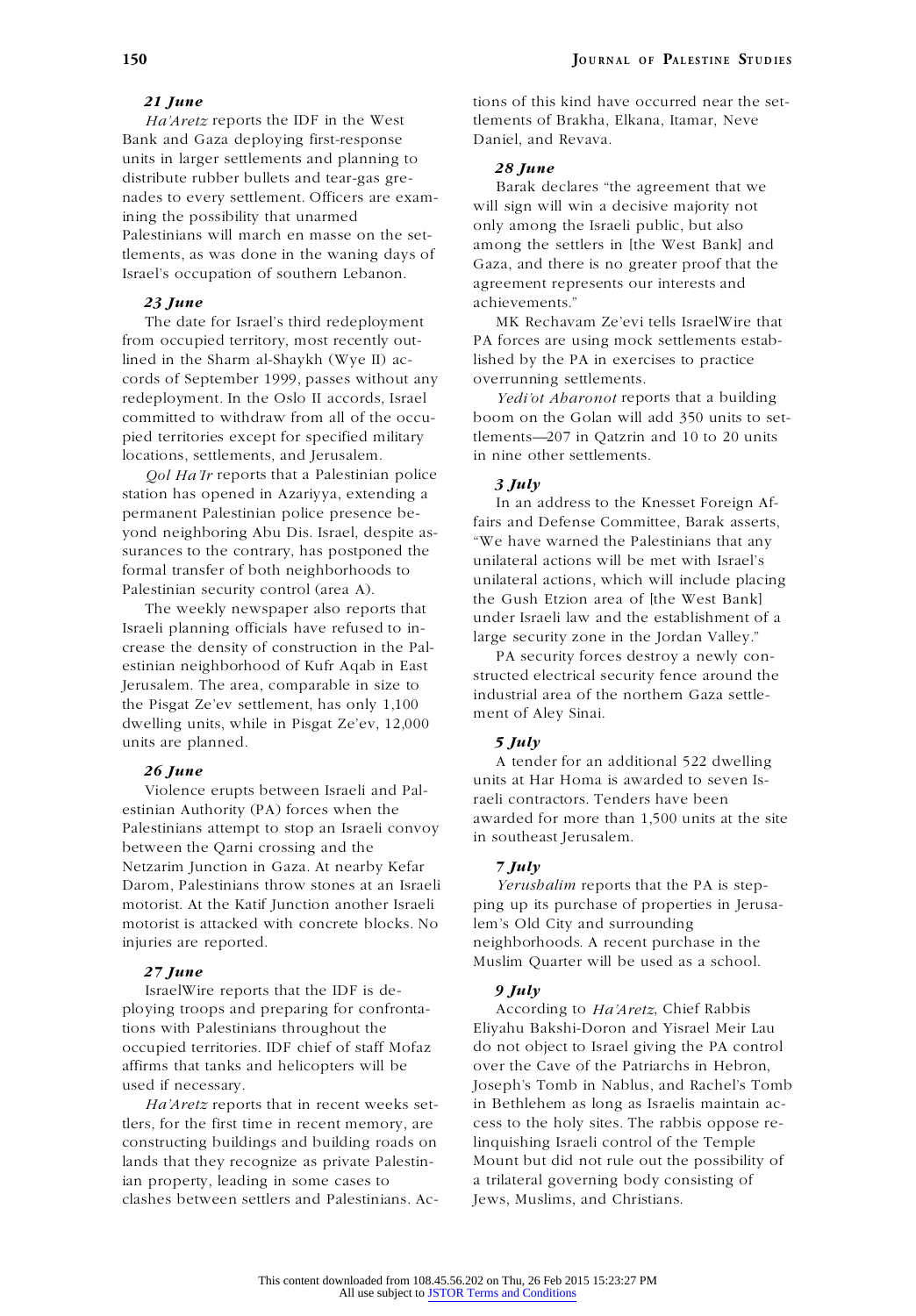Ministry reports 6,500 units under construc- aspects of the city, with special emphasis on tion in urban settlements—1,000 in Adam, the development of East Jerusalem. Ariel, Ma'ale Adumim, and hundreds each in *21 July*<br>
Emmanuel, Givat Ze'ev, Karnei Shomron,<br> *21 July*<br> *Ma'ariv* reports that the ratio of Jews to and Ofarim. In smaller village settlements the total is 3,500. The newspaper also reports <br>
Arab some growth rate is more than<br>  $\frac{1}{25}$  and  $\frac{1}{25}$  and  $\frac{1}{25}$  are than<br>  $\frac{1}{25}$  and  $\frac{1}{25}$  and  $\frac{1}{25}$  and  $\frac{1}{25}$  and  $\frac{1}{25}$  and  $\frac{1}{25}$  and more that \$25 million to subsidize construc-<br>tion and infrastructure in the coming year." residents. In April, the expenditure of a similar sum for *23 July* the construction of twenty-five bypass roads<br>
The YESHA council announces that set-<br>
vas announced.<br>
The YESHA council announces that set-<br>
vas announced.

Barak and Arafat arrive at Camp David,<br>side of Washington, for final status talks Ha'Aretz reports that organizations that outside of Washington, for final status talks.

than 200,000 Israelis opposed to Prime Min-<br>ister Barak's policies toward the Palestinians are approach that will freeze all existing ister Barak's policies toward the Palestinians agreement that will freeze all existing<br>and Syrians, in particular his readiness for a submanisers construction and occupati territorial compromise in the West Bank, buildings.<br>Gaza Strip, and Golan Heights.  $M_a$ 

near Tulkarm and the Israeli settlement of Temple Mount is absolutely forbidden. The near Tulkarm and the Israeli settlement of near Temple Mount is absolutely forbidden. The near  $\frac{1}{2}$ Avnei Hefetz, where local Palestinian farmers holy places remained the sovereignty." oppose Israeli efforts to expand the settlement. *25 July*

Arafat to refuse any agreement giving Israel

Leading Palestinians issue a statement urging that any agreement signed by the PA The Camp David summit between Barak be ratified in a national referendum. The and Arafat ends with no agreement. document declares that "a just and lasting<br>
peace in the area will not prevail without full<br>
Palestinian sovereignty over all territories<br>
statement issued by the Prime Minister's Of-Nuclear the Southin the June 4, 1967, borders, including<br>
East Jerusalem, the indisputable capital of the fice, Barak does not intend to transfer con-<br>
independent Palestinian state; without the re-<br>
turn of Palestinian re of all settlements residing on Palestinian<br>land; and without maintaining the future Pal-<br>land; and without maintaining the future Pal-<br>laterior Ministry officials report that in the

billion, five-year plan is set in motion to are almost 20,000 settlers living in Ariel, come from the state budget and the other about 6,700 in Gaza settlements and 460 in half from a campaign abroad by the Jewish Hebron half from a campaign abroad by the Jewish

According to *Qol Ha'Ir*, the Construction Agency. The money will be invested in all

Arabs in Jerusalem is decreasing. The city's

tlers will not leave their homes in the West Bank and Gaza Strip under any *<sup>11</sup> July*

for years have purchased houses and land in **16** *July* East Jerusalem for Jewish settlement are ac-<br> *Ha'Aretz* reports a demonstration of more<br>
than 200,000 Israelis opposed to Prime Min-<br>
deals in anticipation of a Camp David II purchases, construction, and occupation of

Ma'ariv reports that Eliyahu Bakshi-17 *July* **217** *Doron*, Israel's chief Sephardic rabbi, has de-<br>*Voice* of Palestine radio reports tensions clared, "Raising the Palestinian flag on the Voice of Palestine radio reports tensions clared, "Raising the Palestinian flag on the vertical vertical vertical vertical vertical vertical vertical vertical vertical vertical vertical vertical vertical vertical vertical

**19 July** In an address to the Knesset Foreign Af-<br>**Protesters** in Ramallah demand the dis-<br>*fairs* Committee, IDF chief of staff Mofaz says Protesters in Ramallah demand the dis-<br>
of settlements At the same time that military officers and settlers have been<br>
that military officers and settlers have been mantling of settlements. At the same time, that military officers and settlers have been<br>Eatah members march in Gaza, calling on instructed to open fire with live ammunition Fatah members march in Gaza, calling on instructed to open fire with live ammunition<br>Arafat to refuse any agreement giving Israel if necessary to defend themselves from any sovereignty over Jerusalem. attempt by Palestinians to overrun their<br>Leading Palestinians issue a statement communities.

Interior Ministry officials report that in the estinian state's sovereignty over its borders,<br>water, and natural resources." The estimate past year there has been an increase of  $13,600$  residents living in settlements in **20 July 20 July West Bank (excluding East Jerusalem) and** Following a directive from Barak, a \$1.25 Gaza Strip. According to the ministry, there "strengthen" Jerusalem. Half the money will 14,000 in Beitar Ilit, 14,000 in Mod'in Ilit, and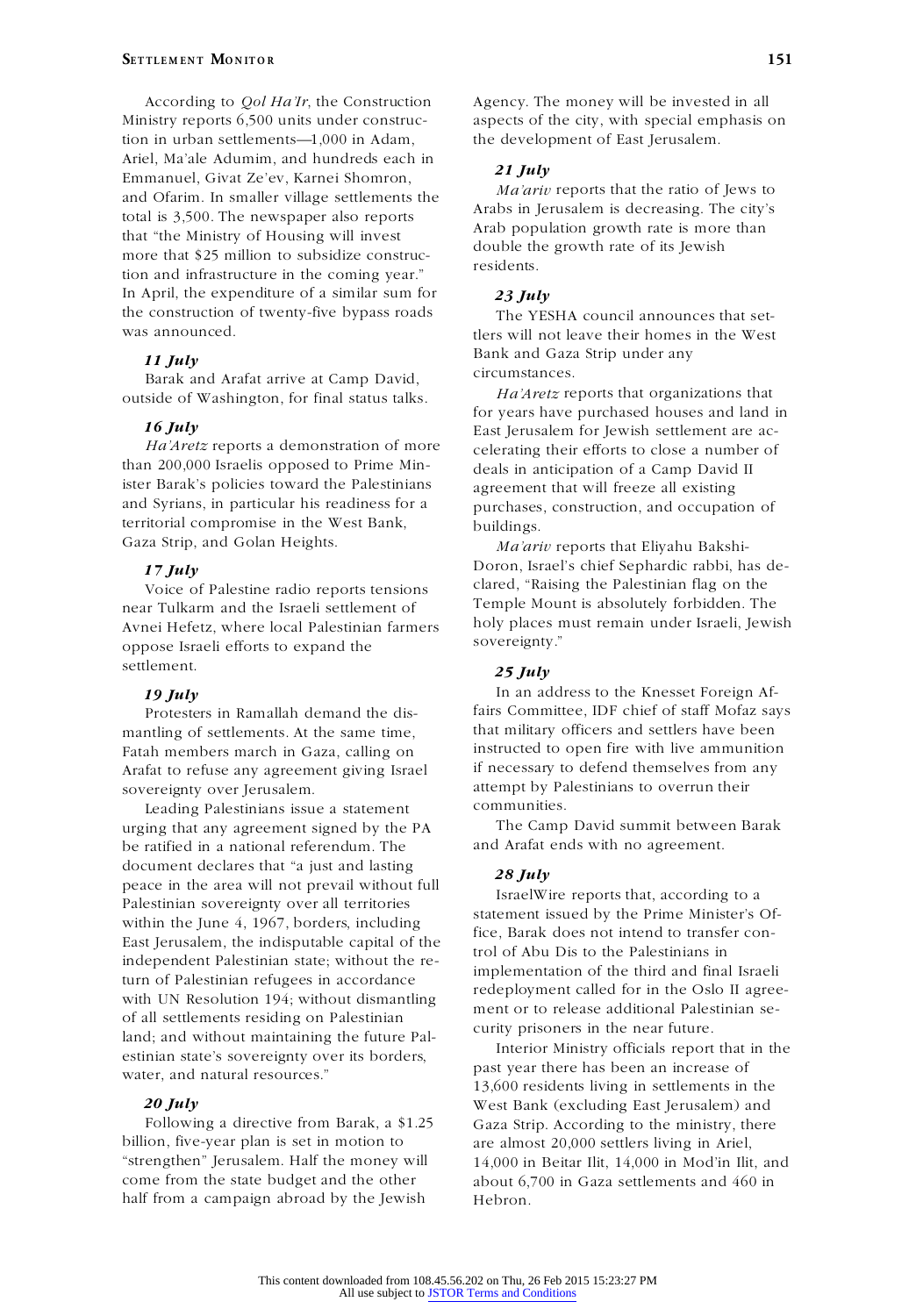planning to construct a prison compound in conflict will reach a new level." the Shaykh Jarrah neighborhood of East Jeru-<br>
salem. The area covers 29 of the 354 dunams The Israeli Central Bureau of Statistics re-<br>
The Israeli Central Bureau of Statistics re-

which Jews will not live in Hebron. "It was the year. In the last quarter of 1999, 550 agreed by the Palestinians that Jews would starts were recorded. be able to live there."

*Ha'Aretz* reports that in recent weeks He-<br>bron has been the scene of a wave of violent mentation of UN Security Council Resolution incidents between settlers and Arabs. The 242, including measures pertaining to East<br>IDF notes an atmosphere of growing extrem-<br>International Considers the ism that to a large extent has been created capital of the future Palestinian state." Khatib

The IDF and YESHA agree that settlers *24 August* will remove seven illegal structures and trail-<br>ers—three each at Bruchin and Nof Kana and<br>Golan Regional Council there has been a ers—three each at Bruchin and Nof Kana and Golan Regional Council, there has been a<br>one at Amuna—on the West Bank. In recent significant drop in the number of families one at Amuna—on the West Bank. In recent significant drop in the number of families weeks, settlers have moved trailers to various moving to the Golan in 2000. Since the belocations, including some evacuated in Octo-<br>
original of the year, sixty-six families have<br>
left 1999, and begun roadwork near some of moved to the area, and nineteen more are them. In the future, they must submit re- expected by the end of the year. quests to expand outposts. A tender is published for the construction

ished by order of the Jerusalem Municipality. *28 August*

tinians from East Jerusalem applied for Israeli and four s<br>attingueship in 1000 double the appelence of **Israeli** citizenship in 1999, double the number of applicants in 1998. Only 13 were approved. *29 August*

*Tedi'ot Aharonot* reports that there are *three Palestinian homes in*<br>*Yenish families living in the Old City the Shu'fat refugee camp.* 104 Jewish families living in the Old City outside the Jewish Quarter. There are ap- *<sup>4</sup> September* proximately two guards for every family,<br>costing more than \$5 million annually.

*Yerushalim* reports the budgeting by in the settlement of Talmon A. Israel's Transportation Ministry of more than \$60 million for road construction in Jerusa- *10 September* lem, much of it in East Jerusalem, in 2001. *Ha'Aretz* quotes Israeli Deputy Defense The municipality is expected to contribute Minister Ephraim Sneh, during a tour of He an additional \$20 million. bron, saying, "To my regret, from what I've

A senior Palestinian official warns that if the number of violent acts of late."<br>Israel blockades the West Bank and Gaza after a unilateral declaration of independence, *11 September* Israeli settlers in those areas will become<br>  $\frac{1}{2}$  Peace Now reports that the Israel Land<br>
hostages. He says that if an agreement is not<br>  $\frac{1}{2}$  Authority has issued a tender for eighty

**8 August** reached between Israel and the PA, "We will *Ha'Aretz* reports that the Israeli police are begin implementing our sovereignty and the

ports that construction in the occupied terri-**9 August** tories (excluding East Jerusalem and the In Jerusalem, Israeli President Moshe Kat- Golan Heights) increased by 81 percent, to sav says that he cannot imagine a situation in 1,000 construction starts in the first quarter of

## *23 August*

**10** *August* Jordanian foreign minister 'Abd al-Ilah *Ha'Aretz* reports that in recent weeks He-<br>Khatib says that Jordan supports the implement mentation of UN Security Council Resolution Ierusalem, "which [Jordan] considers the by the settlers. also says that Jordan "rejects non-Arab sover eignty over Jerusalem's holy sites." *<sup>13</sup> August*

moving to the Golan in 2000. Since the bemoved to the area, and nineteen more are

**14** *August* of seventeen dwelling units in the West Bank<br>Two houses in East Jerusalem are demol-settlement of Efrat.

17 **August**<br>The Interior Ministry says that 198 Pales. **108 Pales in the Interior Ministry says that 198 Pales. 108 Pales 108 Pales 108 Pales 108 Pales 108 Pales 108 Pales 108 Pales 108 Pales 108 Pales** for \$1 million of two Palestinian apartments The Interior Ministry says that 198 Pales-<br>The Interior Ministry Says that 198 Pales-<br>and four stores in Ras al-Amud in East

**18** *August* The Jerusalem Municipality demolishes<br>Vadilat Aharonot reports that there are three Palestinian homes in Ras Khamis, near

sues a tender for twenty-nine housing units

learned it is in fact certain elements within **20** *August*<br>A senior Palestinian official warns that if

Authority has issued a tender for eighty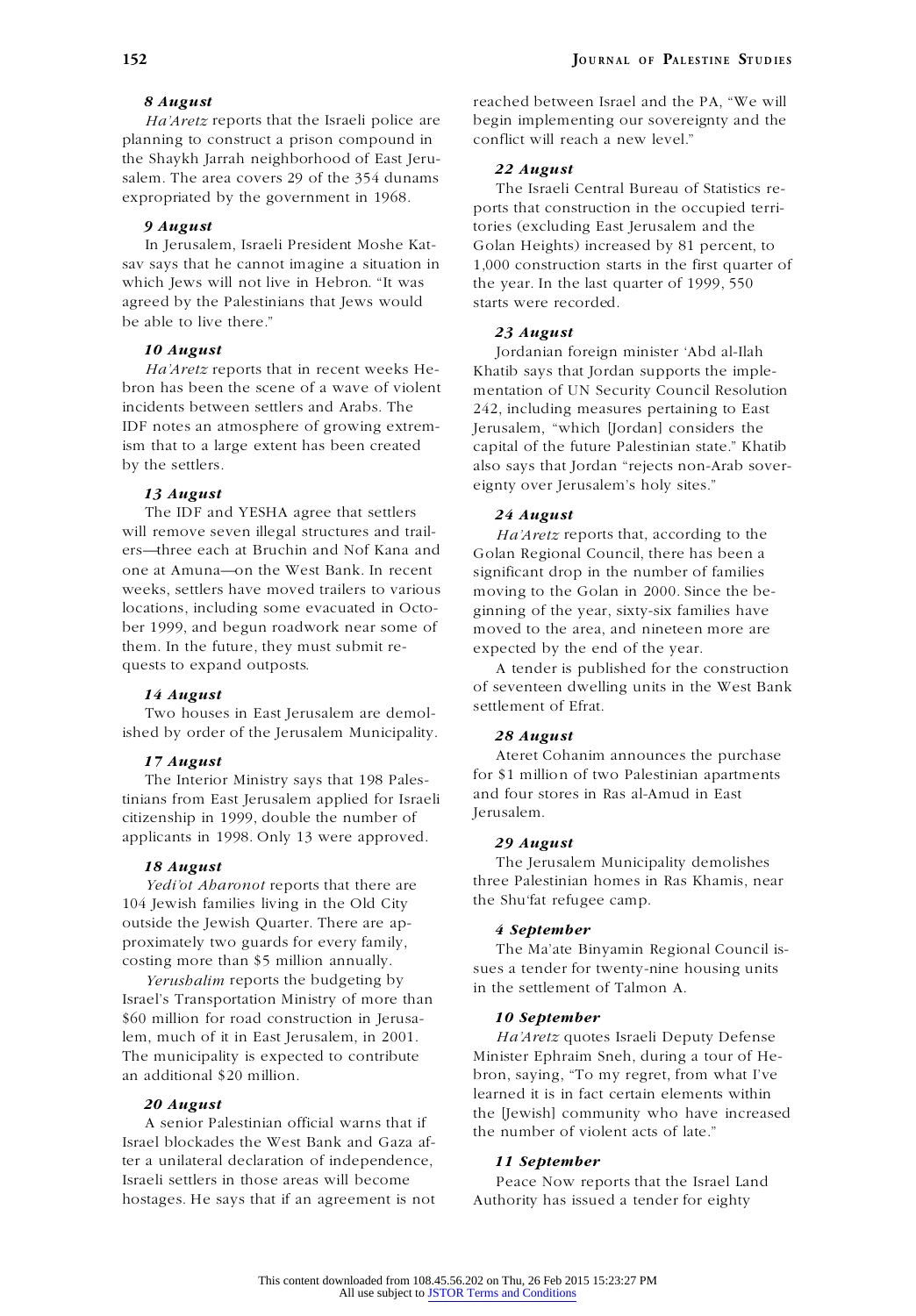housing units in Har Adar, bringing the num- nent borders for Israel recognized by the ber of settlement housing units tendered dur- world, 80 percent of the settlers in [the West ing the Barak administration to 3,499. Bank] under Israeli sovereignty in settlement

IDF vehicles escorting three settler vehicle<br>
Netzarim IDF troops fire rubber bullets in-<br>
reach the Netzarim Iunction in Gaza. One Netzarim. IDF troops fire rubber bullets, in-

U.S. ambassador to Israel Martin Indyk remarks, "There is no other solution but to *28 September* share the Holy City. It is not, and cannot be,<br>the shomron Regional Council issues a<br>tender for the infrastructure of fourteen the solution cannot come from one side housing units in Rachelim. challenging or denying another side's beliefs. One thousand Israeli police escort Likud Here too, mutual respect is the foundation for any agreement." (Temple Mount) compound.

*21 September 29 September Ha'Aretz* reports that Arab residents of Barak reiterates his promise to settlers in Sur al-Bahir and Sawahara have received ex-<br>the Iordan Valley that "under any agreement" propriation notices from the Jerusalem Mu-<br>
if one emerges, Israel will maintain control<br>
over the Jordan Valley as well as its settle of the eastern ring road. Residents of Wadi ments and security."<br>Kadum and Ras al-Amud are expected to reviolence erunts

bullets. At least six Palestinians are killed and IDF patrol at the Netzarim and could build a more than 100 wounded in the clash. Junction following a car accident involving an Israeli settler and four Palestinians. **FROM THE ISRAELI PRESS**

## *26 September*

The construction of fifty-six housing units<br>begins in the Golan Heights settlement of<br>THEIR HEARTS," HA'ARETZ, 20 OCTOB Qatzrin. Another 100 are already under con-<br>**2000** (**EXCERPTS**). struction. New housing units are also being In the beginning, Israelis and Palestinians<br>
built in Qidmat Tzvi, Ma'ale Gamla, and Ra-<br>
used the same roads in the land of strife, en-

Gaza are illegal and built on area A land.

is signed, it will include Jerusalem and al- and began to travel the bypass roads that entities, and of al-Quds as the capital of a fu- bushes. In the blink of an eye, new roads ture Palestinian entity." were paved to bypass the bypass roads, so

it will include an end to the conflict, perma-

**17 September** blocks, security arrangements, principally along the eastern border and Jerusalem big-<br>
A demonstration commemorating the Sa-<br>
bra and Shatila massacres escalates into vioger than ever since King David, with a solid bra and Shatila massacres escalates into vio-<br>lence at the Netzarim Junction in Gaza. Jewish majority for generations united, under<br>our sovereignty and recognized by the world **18 September** as the capital of Israel."<br>Palestinian protesters burning tires and Three roadside bombs explode as two

Palestinian protesters, burning tires and<br>
Three roadside bombs explode as two<br>
Three roadside bombs explode as two<br>
Three settler vehicles juring five demonstrators.<br>IDF soldier dies and another is wounded in<br>ILS ambassador to Israel Martin Induk re-

tender for the infrastructure of fourteen

leader Ariel Sharon into the Haram al-Sharif

Sur al-Bahir and Sawahara have received ex-<br>
propriation notices from the Jerusalem Mu-<br>
if one emerges Israel will maintain control over the Jordan Valley as well as its settle-

Kadum and Ras al-Amud are expected to re-<br>
violence erupts at the Haram al-Sharif at<br>
ceive similar expropriation letters in the<br>
the conclusion of Friday prayers. Worshipers<br>
coming days.<br>
throwing stones at police at the Gate and at the Western Wall plaza are met *25 September* Palestinian protesters throw Molotov with paramilitary border police firing rubber Palestinian protesters throw Molotov bullets. At least six Palestinians are killed and

# THEIR HEARTS," HA'ARETZ, 20 OCTOBER

mat Magshimim.<br>
Palestinians claim that four Israeli military<br>
bases constructed outside the settlements in<br>  $\frac{1}{2}$ <br>
conflict, and provoked one an-<br>
other. Then the Oslo agreements were<br>
signed, which begat bypass roads Jews could travel undisturbed, far from hos-27 **September tile Palestinian neighborhoods. In the fullness** Barak announces, "If a peace agreement of days, the Palestinians saw that it was good Quds as two capitals." The *Jerusalem Post* were intended for Jews, as these roads were reports "one government official [noting] open, fast, and free of obstacles. Of late, with this is the first time Barak has spoken pub- the waxing of the riots, the bypass roads belicly of Jerusalem and al-Quds as separate came a preferred location for Palestinian am- Barak also says, "If there is an agreement, that the residents of the besieged Jewish set-<br>vill include an end to the conflict, perma-<br>tlements beyond the 1967 borders might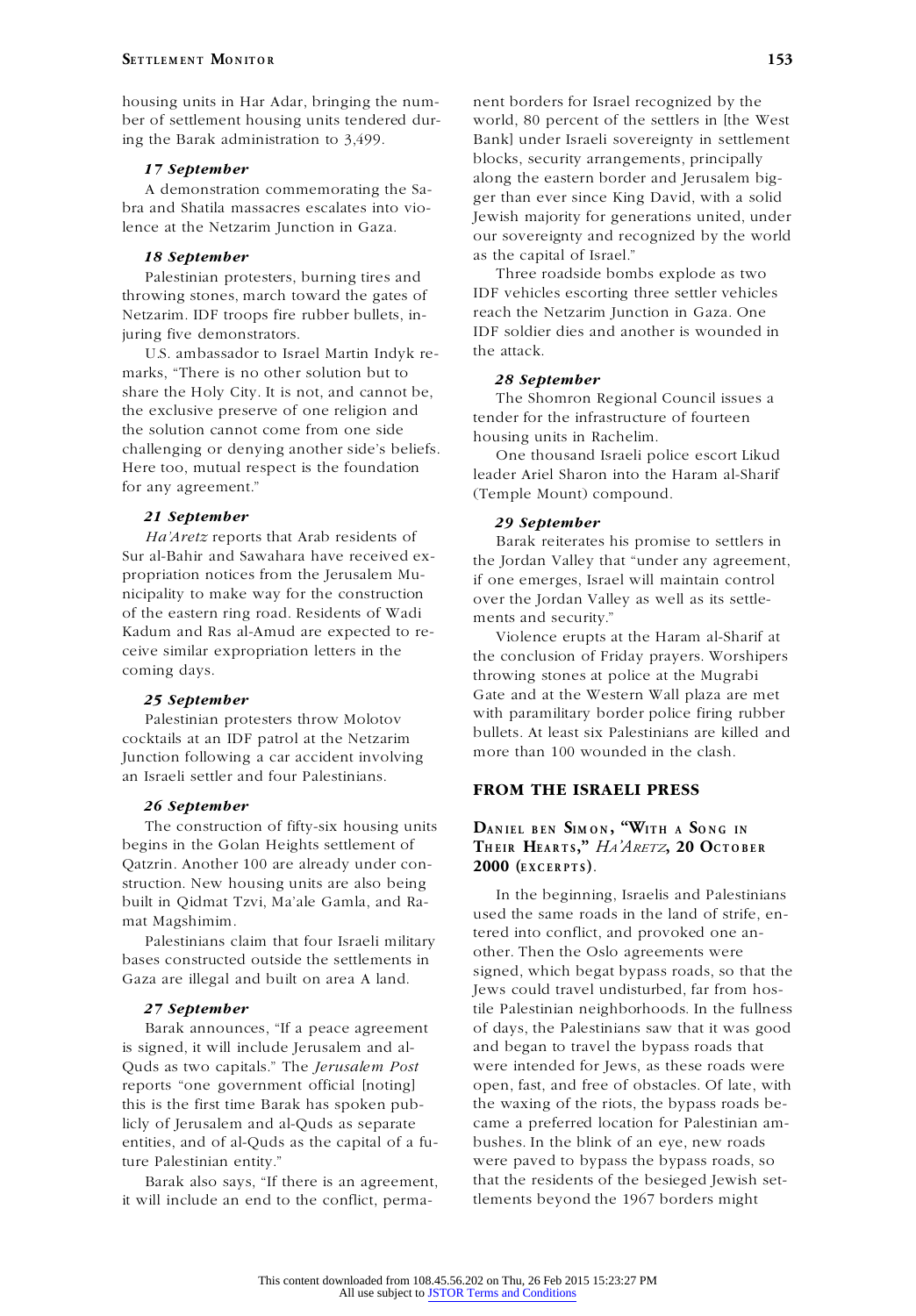ish New Year—the Ayosh Junction, which were living in a bubble. links Ramallah and Beit El, was closed to Is- Among the celebrants circulated Hillel trap, where Israel Defense Forces soldiers tlement in Hebron. He had come to Beit El daily faced off with hordes of Palestinians to rub shoulders with the American donors road to the settlement that runs through the base of the Benjamin Brigade. Travelers to escalation of the riots. "It's too bad," he the settlement must stop at the gates of the sighed. "This year we were expecting base, show identity papers, and cross 100,000 people to come to encourage Jewish through the camp in order to reach the gate settlement."... through the camp in order to reach the gate

strife. The Jewish settlements on the outskirts<br>of Ramallah were encircled by military<br>forces, and the Palestinian settlements were<br>encircled by tanks. The roads are nearly described by tanks. The roads are nearly describe encircled by tanks. The roads are nearly des-<br>olate and only few date to travel them day night, many of them took their children Every time a car with Palestinian plates is<br>seen the feeling of danger sharpens among besieged friends in Psagot at the top of the

distributed on 5 October, the residents were<br>required to follow the orders of soldiers and<br>HEAD OF PALESTINIAN GENERAL INTELLIrequired to follow the orders of soldiers and **H<sup>E</sup> <sup>A</sup> <sup>D</sup> <sup>O</sup> <sup>F</sup>P<sup>A</sup> <sup>L</sup> <sup>E</sup> ST IN IA <sup>N</sup> G<sup>E</sup> <sup>N</sup> <sup>E</sup> <sup>R</sup> <sup>A</sup> <sup>L</sup> I<sup>N</sup> <sup>T</sup> <sup>E</sup> <sup>L</sup> <sup>L</sup> I**police. "It might not be possible to collect the garbage," it said. "If the bins are full, gar-<br>bage must not be thrown outside but must<br>NEAR NABLUS, HA'ARETZ, 27 OCTOBER bage must not be thrown outside but must be kept indoors. We will do our best to see **2000 (EXCERPTS)**. that the day nurseries operate as usual.

portation to Jerusalem. It is important to parents and children about dealing with the *were injured.* Ha'Aretz *interviewed General*

The depressed atmosphere that spread *Intelligence in the West Bank, in the wake*<br>throughout the land left no traces in Beit El. of those clashes throughout the land left no traces in Beit El. *of those clashes.*<br>
Despite their proximity to the major flash<br>
points and the fact that they were exposed Ha'Aretz: What happened at the Askar refupoints and the fact that they were exposed<br>to clear and present danger the settlers in gee camp last week during the settlers' hike to clear and present danger, the settlers in-<br>sisted upon celebrating the holiday of Sukkot on Mount Ebal? as if they had cut themselves off from the *Tirawi:* Yitzhak Eitan [head of the IDF's grave reality around them. Central Command] himself said that those

brations began. In the background could be came to a place where they were not supheard the echoes of shots coming from that posed to be, carrying weapons. They were nearby junction where soldiers and Palestini- 100 meters from the homes in Askar. The ans were fighting. This did not bother the Palestinian residents called the [Israeli-Pales celebrants. They were so absorbed in singing tinian] coordination and liaison office, and

travel in safety. On Rosh Hashanah—the Jew- and dancing that it seemed as though they

raeli vehicles. The junction became a death Horowitz, the administrator of the Jewish setfrom Ramallah and its environs who fell whose generous contributions had helped to upon them. The road to Beit El was closed, expand the Jewish settlement in Hebron. The and its residents found themselves cut off. army had ordered him to cancel the celebra-Last Friday, the army paved a new bypass tions that had been planned for the interme-<br>road to the settlement that runs through the diate days of Sukkot, in the wake of the

It is hard to exaggerate the fear that ac-<br>Apother poproutine week in the land of companies travel on those roads. It seems as Another nonroutine week in the land of companies travel on those roads. It seems as<br>the lewish settlements on the outskirts though only the settlers who live in the area olate, and only few dare to travel them.<br>Every time a car with Palestinian plates is and drove in a protected convoy to visit their besieged friends in Psagot at the top of the seen, the feeling of danger sharpens among hill. They were greeted with singing and Israeli travelers. Veteran settlers cannot recall hill. They were greeted with singing and th such a tense atmosphere since the begin-<br>nings of settlement in the territories....<br>Since the outbreak of the riots, informa-<br>tion sheets have been handed out to re-<br>sidents. In Information Sheet 5, which was<br>swallowed the

*On 19 October, some forty settlers under* "Tomorrow there is no organized trans- *IDF escort went on a hike near the Askar refugee camp in Nablus, among other things*<br>purchase whatever possible in the settlement *to inspect the damage at Joseph's Tomb. In*<br>(food, restaurants, fuel). The social services (food, restaurants, fuel). The social services *the clashes that followed, one settler and one*<br>department will be open for questions from *Palestinian were killed, and many others*<br>parents and children about dealing with inty situation.<br>The depressed atmosphere that spread *<i>Tawfiq Tirawi, head of Palestinian General*<br>*Intelligance in the West Bank in the wahe* 

Central Command] himself said that those When the speeches were over, the cele- people should not have been there. They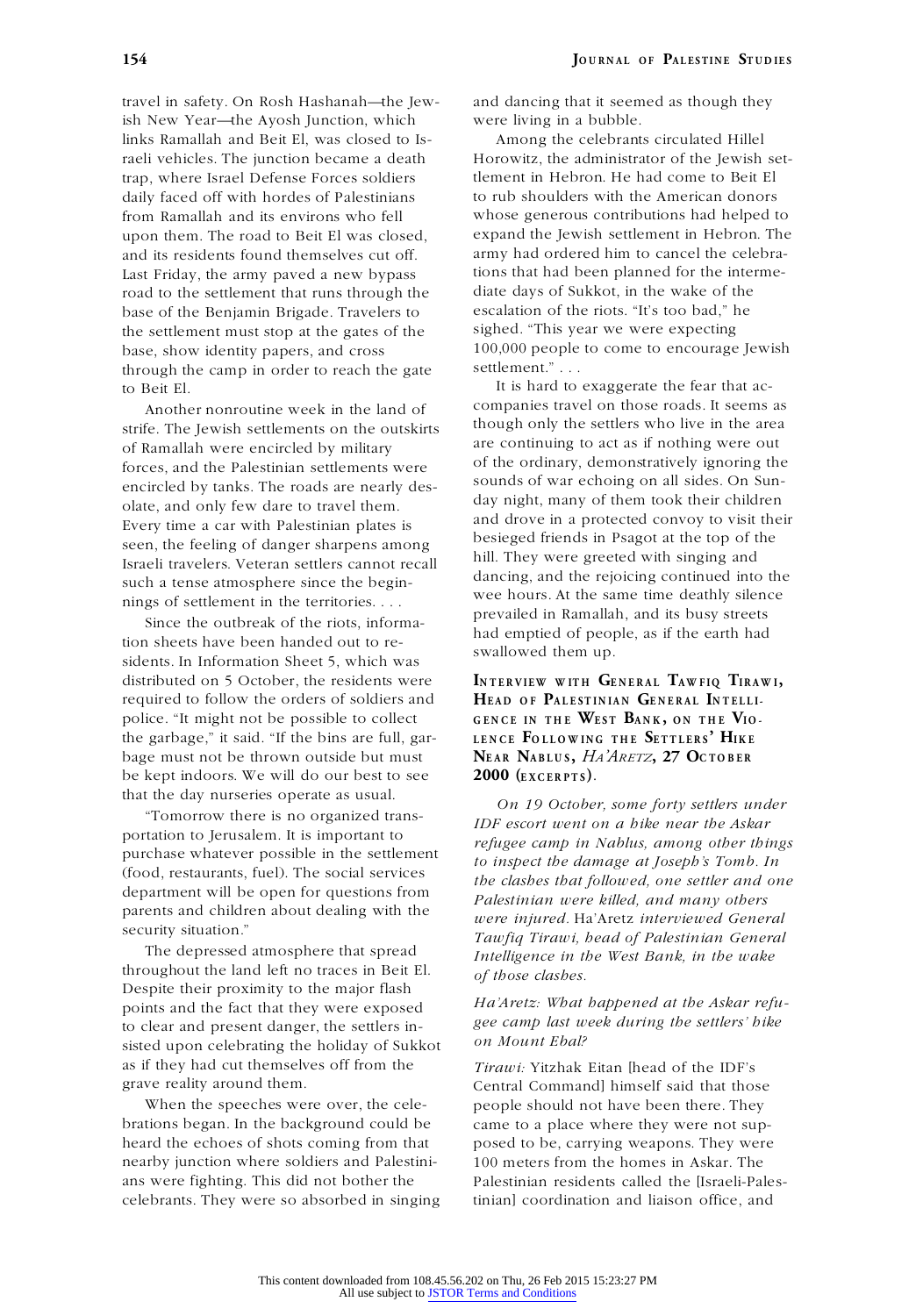liaison people to get them out of there. For an explosion. forty-five minutes there was no reply, the settlers were not removed, and the Israeli liaison people did not intervene. That was **<sup>2000</sup>**. when the confrontation developed.

The residents threw stones, the settlers *The following article was translated in* Midbegan firing. Then the whole village arrived,<br>
and the Palestinians began shooting back at Most if not all Israelis would agree that<br>
the soldiers who were firing. You know, the<br> **Sacin Arafat** is a difficult man to deal w the soldiers who were firing. You know, the Yasir Arafat is a difficult man to deal with.<br>
That could we equally agree on what we a army was above them, on the top of the hill.<br>Helicopters started firing. The *shahid* [mar- like to deal with? Objectivity here is in short tyr] Ziad al-Arda was an innocent civilian, a passerby, who was shot to death there. If the supply.<br>
Israelis had stopped shooting, everything<br>
would have ended far more quickly. They been clear that there was no justification for striking roots in should have contacted the liaison unit and should have contacted the hason unit and<br>dealt with the crisis by means of dialogue. I be settlements would obstruct all future at-

people has been struggling for dozens of the agreements had not been drawn up on people has been struggling for dozens of the basis of security considerations. Instead, wants a state with secure borders and per-<br>its, no matter how distant or isolated. No-

# *when there is a prime minister who offered* into a pathetic patchwork quilt. *so much*. This is how we got stuck in the Palestini-

plement any agreement that was signed. He<br>the occupied territories not as something to<br>the people of plement any agreement that was signed. Here the people of their fate but as ours forever, we made a decision to withdraw from Azariyya be left to their fate but as ours forever, w<br>and the Current unrest. and Abu Dis but did not implement it. He <sup>landed</sup> ourselves with the current unrest.<br>
did not execute the third redeployment. On Even worse, we weren't happy till we'd also<br>
the contrary he always takes pride that in squee the contrary, he always takes pride that in squeezed in 6,000 settlers amongst the m<br>contrast to his predecessors he has not with. lion Palestinians in the wretched refugee contrast to his predecessors, he has not with-<br>drawn from any territory  $He$  knows that  $Ne$ -<br>camps of the Gaza Strip, the most densely drawn from any territory. He knows that Ne-camps of the Gaza Strip, the most dense of his rejection of the populated place on earth. tanyahu fell because of his rejection of the peace process, but he has not learned the Some of Israel's governments were not so

or loss. For seven years, we have experienced the failure to honor agreements, ar- were coveting occupied territory and they rests, the failure to release prisoners, went to live there open-eyed. settlements, expansion of settlements, settle- Then came the era of agreements. One ments everywhere, contempt for our values might have hoped reality would change the and for our holy places—they have no con- trend, but it didn't. In fact, the opposite hapsideration for anything. That is pressure, and pened. While Israel's left hand was signing

the Palestinian side tried to contact the Israeli every form of continuous pressure generates

# YOSSI SARID, "SETTLEMENTS WORTH DYING **F<sup>O</sup> <sup>R</sup> ?"** *YEDI'OT AHARONOT***, 10 N<sup>O</sup> <sup>V</sup> <sup>E</sup> <sup>M</sup> BE <sup>R</sup>**

am talking here about the arrogance of the tempts to reach an agreement with the Pales-<br>army. When the army has helicopters and<br>teinge that agail most Ignally need against army. When the army has helicopters and<br>tinians that could meet Israel's real security<br>tanks, it prefers a military decision above all<br>else. Arrogance overrides logic.<br>has been committed by every Israeli govern-*Ha'Aretz: How do we put an end to the* ment for two generations. There is almost no *situation?* politician in Israel who was not involved.

The Right used to complain that the Oslo *Tirawi:* The Palestinian people wants its rights. It is not anxious for death, but it can<br>no longer remain without rights. True, this<br>no longer remain without rights. True, this<br>no longer remain without rights. True, this<br>no longer remain without rights. True, thi years, but it is a people like any other. It too when the basis of security considerations. Instead,  $\frac{1}{2}$  each settlement was judged on its own mersonal security for its inhabitants.<br>body cared how much of an irritant it was, *Ha'Aretz: Many Israelis do not understand* how much it obstructed territorial continuity. *why all this is happening now, at a time* The settlers were turning the Zionist project

ans' throats and they in ours. By regarding *Tirawi:* What did he give? Barak did not im-

keen on the settlements. They fully under-<br>stood their harmful effect and even tried to *Ha'Aretz: What have the Palestinians* oppose their establishment. In the end, *gained from the confrontation?* the end, *though*, they always gave in to the aggres-*Tirawi:* It is not a matter of immediate profit sive settlers, to the very people now crying or loss. For seven vears, we have exper-<br>wolf. The settlers knew full well that they